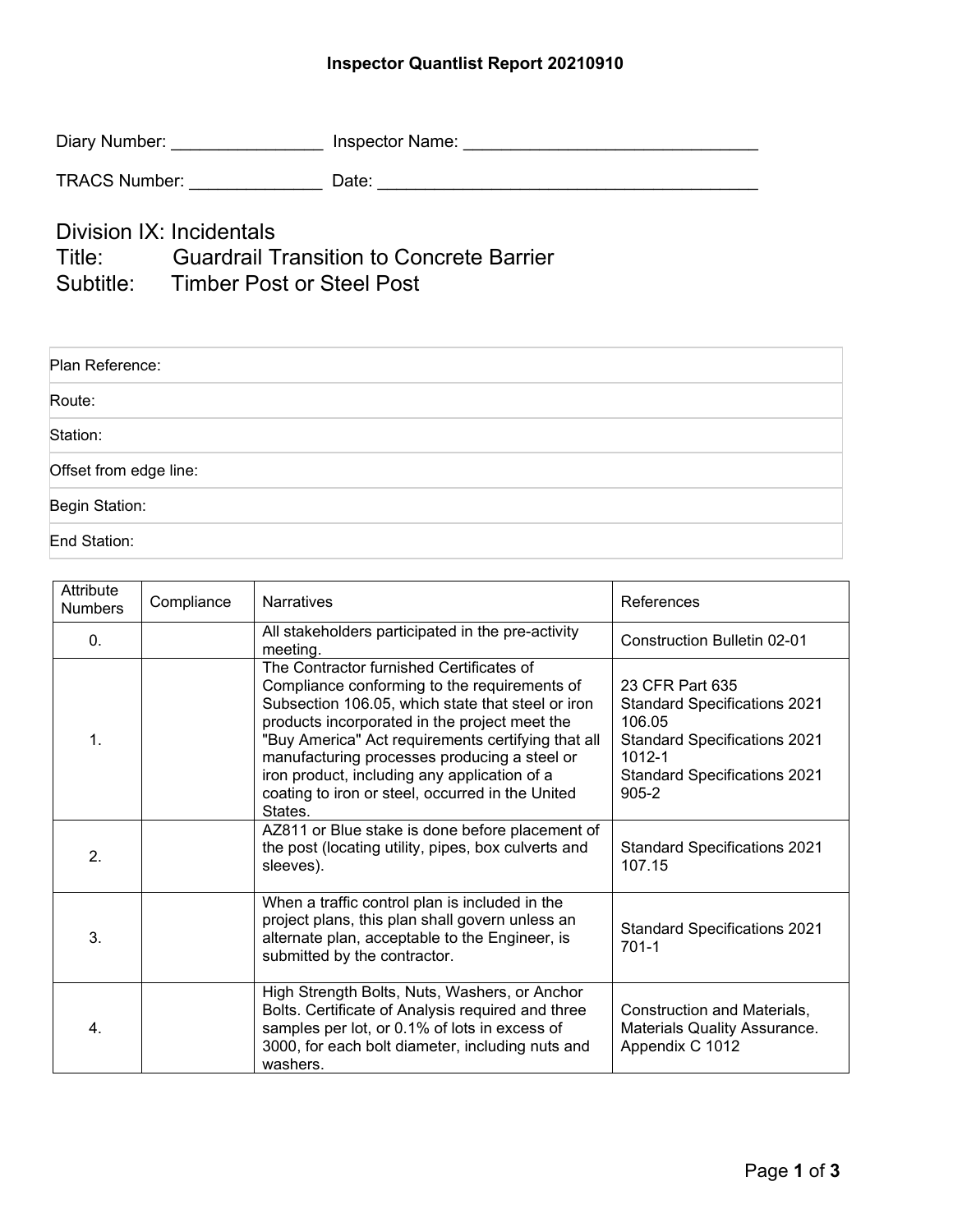| 5.  | For other than High Strength Anchor Bolts,<br>Certificate of Compliance required and three<br>samples per lot, or 0.1% of lots in excess of<br>3000, for each bolt diameter, including nuts and<br>washers                                                                          | Construction and Materials,<br>Materials Quality Assurance.<br>Appendix C 1012                                                                           |
|-----|-------------------------------------------------------------------------------------------------------------------------------------------------------------------------------------------------------------------------------------------------------------------------------------|----------------------------------------------------------------------------------------------------------------------------------------------------------|
| 6.  | Post spacing is in accordance with Construction<br>Standard Drawings C-10.30 & C-10.31                                                                                                                                                                                              | <b>Construction Standard</b><br>Drawings C-10.30<br><b>Construction Standard</b><br>Drawings C-10.31                                                     |
| 7.  | The space around and under the posts placed in<br>manually or mechanically dug holes shall be<br>backfilled with moist soils placed in compacted<br>lifts as approved by the Engineer.                                                                                              | <b>Standard Specifications 2021</b><br>905-3.02                                                                                                          |
| 8.  | Wood blocks are toe-nailed to timber post with<br>one 16 penny nail on each side of the top of the<br>block.                                                                                                                                                                        | <b>Standard Specifications 2021</b><br>905-3.02                                                                                                          |
| 9.  | The first 9 timber posts in the direction of travel<br>shall be 6" x 8" x 72".<br>At the time of installation, the dimensions of<br>timber posts and blockouts shall not vary more<br>than $\pm$ 1/4" from the nominal dimensions as<br>hereinbefore specified                      | <b>Construction Standard</b><br>Drawings C-10.30<br><b>Standard Specifications 2021</b><br>1012-3.02                                                     |
| 10. | The timber posts $#10$ to $#12$ in the direction of<br>travel shall be 8" x 10" x 78".<br>At the time of installation, the dimensions of<br>timber posts and blockouts shall not vary more<br>than $\pm$ 1/4" from the nominal dimensions as<br>hereinbefore specified              | <b>Construction Standard</b><br>Drawings C-10.30<br><b>Standard Specifications 2021</b><br>1012-3.02                                                     |
| 11. | The first 9 steel posts in the direction of travel<br>shall be W6x8.5x72".                                                                                                                                                                                                          | <b>Construction Standard</b><br>Drawings C-10.31                                                                                                         |
| 12. | The steel posts $#10$ to $#12$ in the direction of<br>travel shall be W6x15x84".                                                                                                                                                                                                    | <b>Construction Standard</b><br>Drawings C-10.31                                                                                                         |
| 13. | The first 3 timber blockouts in the direction of<br>travel shall be 6" x 12" x 14 $\frac{1}{4}$ ".<br>At the time of installation, the dimensions of<br>timber posts and blockouts shall not vary more<br>than $\pm$ 1/4" from the nominal dimensions as<br>hereinbefore specified. | <b>Construction Standard</b><br>Drawings C-10.30<br><b>Construction Standard</b><br>Drawings C-10.31<br><b>Standard Specifications 2021</b><br>1012-3.02 |
| 14. | The timber blockouts #4 to #9 in the direction of<br>travel shall be 6" x 12" x 19".<br>At the time of installation, the dimensions of<br>timber posts and blockouts shall not vary more<br>than $\pm$ 1/4" from the nominal dimensions as<br>hereinbefore specified.               | <b>Construction Standard</b><br>Drawings C-10.30<br><b>Construction Standard</b><br>Drawings C-10.31<br><b>Standard Specifications 2021</b><br>1012-3.02 |
| 15. | The timber blockouts $#10$ to $#12$ in the direction<br>of travel shall be 6" x 8" x 19". At the time of<br>installation, the dimensions of timber posts and<br>blockouts shall not vary more than $\pm$ 1/4" from the<br>nominal dimensions as hereinbefore specified.             | <b>Construction Standard</b><br>Drawings C-10.30<br><b>Construction Standard</b><br>Drawings C-10.31<br><b>Standard Specifications 2021</b><br>1012-3.02 |
| 16. | Thriebeam rail elements are lapped in the<br>direction of traffic of the nearest adjacent lane.                                                                                                                                                                                     | <b>Standard Specifications 2021</b><br>905-3.01                                                                                                          |